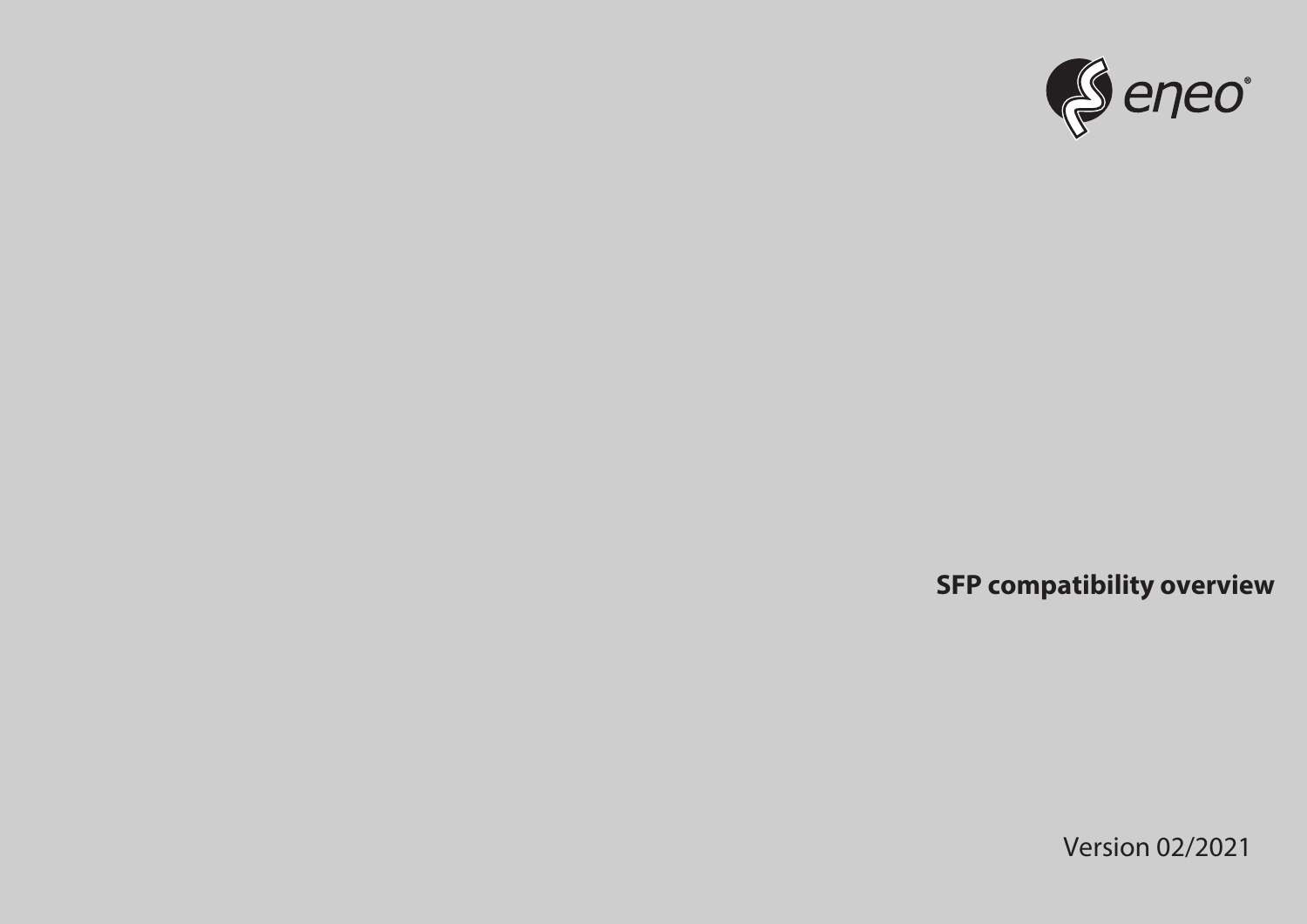| <b>SFP compatibility overview</b> |                |             |             |             |             |             |             |                 |                 |                    |
|-----------------------------------|----------------|-------------|-------------|-------------|-------------|-------------|-------------|-----------------|-----------------|--------------------|
| eneo edp. number                  |                | 216567      | 216479      | 218758      | 216478      | 216477      | 216566      | 218760          | 218759          | 219525             |
|                                   | eneo type name | SFP-0850S10 | SFP-0850M10 | SFP-0850M40 | SFP-1310M40 | SFP-1310S40 | SFP-1310S10 | SFP-1310S10-10G | SFP-0850M10-10G | <b>RJT-1000SFP</b> |
| 216129                            | IAM-5SG1008MMA | <b>NO</b>   | <b>YES</b>  | <b>YES</b>  | <b>YES</b>  | <b>YES</b>  | <b>YES</b>  | <b>NO</b>       | <b>NO</b>       | <b>YES</b>         |
| 214459                            | IAM-5SE1008MUA | <b>NO</b>   | <b>YES</b>  | <b>YES</b>  | <b>YES</b>  | <b>YES</b>  | <b>YES</b>  | <b>NO</b>       | <b>NO</b>       | <b>YES</b>         |
| 216469                            | IAD-5SG1004MUA | NO(3)       | <b>NO</b>   | <b>NO</b>   | <b>NO</b>   | <b>NO</b>   | <b>NO</b>   | <b>NO</b>       | <b>NO</b>       | <b>NO</b>          |
| 216473                            | IAR-7SG1008MMA | <b>NO</b>   | <b>YES</b>  | <b>YES</b>  | <b>YES</b>  | <b>YES</b>  | <b>YES</b>  | <b>NO</b>       | <b>NO</b>       | <b>YES</b>         |
| 216472                            | IAD-5SG1008MUA | <b>NO</b>   | <b>YES</b>  | <b>YES</b>  | <b>YES</b>  | <b>YES</b>  | <b>YES</b>  | <b>NO</b>       | <b>NO</b>       | <b>YES</b>         |
| 216682                            | IAR-7SG1024MMA | <b>NO</b>   | <b>YES</b>  | <b>YES</b>  | <b>YES</b>  | <b>YES</b>  | <b>YES</b>  | <b>NO</b>       | <b>NO</b>       | <b>YES</b>         |
| 216474                            | IAR-7SG1016MMA | <b>NO</b>   | <b>YES</b>  | <b>YES</b>  | <b>YES</b>  | <b>YES</b>  | <b>YES</b>  | <b>NO</b>       | <b>NO</b>       | <b>YES</b>         |
| 214460                            | IAR-7SE1024MMA | <b>NO</b>   | <b>YES</b>  | <b>YES</b>  | <b>YES</b>  | <b>YES</b>  | YES         | <b>NO</b>       | <b>NO</b>       | <b>YES</b>         |
| 218190                            | IAR-7SM1024MMA | YES(1)      | <b>YES</b>  | <b>YES</b>  | <b>YES</b>  | <b>YES</b>  | <b>YES</b>  | <b>NO</b>       | <b>NO</b>       | <b>YES</b>         |
| 218734                            | IAR-7SH1024MMA | <b>NO</b>   | YES(2)      | <b>YES</b>  | <b>YES</b>  | <b>YES</b>  | <b>YES</b>  | <b>YES</b>      | <b>YES</b>      | <b>YES</b>         |
| 219526                            | IAM-5SG1004MMA | <b>NO</b>   | <b>YES</b>  | <b>YES</b>  | <b>YES</b>  | <b>YES</b>  | <b>YES</b>  | <b>NO</b>       | <b>NO</b>       | <b>YES</b>         |
| 219379                            | IAM-5SE1004MUB | <b>YES</b>  | <b>NO</b>   | <b>NO</b>   | <b>NO</b>   | <b>NO</b>   | <b>NO</b>   | <b>NO</b>       | <b>NO</b>       | <b>NO</b>          |
| 220211                            | IAR-7SH1024MMF | <b>NO</b>   | <b>YES</b>  | <b>YES</b>  | <b>YES</b>  | <b>YES</b>  | <b>YES</b>  | <b>NO</b>       | <b>NO</b>       | <b>YES</b>         |
| 220212                            | IAM-5SE1004MUC | <b>NO</b>   | <b>YES</b>  | <b>YES</b>  | <b>YES</b>  | <b>YES</b>  | <b>YES</b>  | <b>NO</b>       | <b>NO</b>       | <b>YES</b>         |
| 221889                            | IAM-5SE1004MUP | <b>NO</b>   | <b>YES</b>  | <b>YES</b>  | <b>YES</b>  | <b>YES</b>  | <b>YES</b>  | <b>NO</b>       | <b>NO</b>       | <b>YES</b>         |
| 221890                            | IAR-7SM1024MMB | <b>NO</b>   | <b>YES</b>  | <b>YES</b>  | <b>YES</b>  | <b>YES</b>  | <b>YES</b>  | <b>YES</b>      | <b>YES</b>      | <b>YES</b>         |
| 225286                            | IAR-7SG1008MMB | <b>NO</b>   | <b>YES</b>  | <b>YES</b>  | <b>YES</b>  | <b>YES</b>  | <b>YES</b>  | <b>NO</b>       | <b>NO</b>       | <b>YES</b>         |
| 225289                            | IAM-5SG1008MMB | <b>NO</b>   | <b>YES</b>  | <b>YES</b>  | <b>YES</b>  | <b>YES</b>  | <b>YES</b>  | <b>NO</b>       | <b>NO</b>       | <b>YES</b>         |
| 230035                            | IAM-6SE1008IMA | <b>NO</b>   | YES(2)      | <b>YES</b>  | <b>YES</b>  | <b>YES</b>  | <b>YES</b>  | YES             | <b>YES</b>      | <b>YES</b>         |
| 230036                            | IAM-5SE1016IMA | <b>NO</b>   | YES(2)      | <b>YES</b>  | <b>YES</b>  | <b>YES</b>  | <b>YES</b>  | <b>YES</b>      | <b>YES</b>      | <b>YES</b>         |
| 230033                            | IAR-7SE1024MMC | <b>NO</b>   | YES(2)      | <b>YES</b>  | <b>YES</b>  | <b>YES</b>  | <b>YES</b>  | <b>YES</b>      | <b>YES</b>      | <b>YES</b>         |
| 230034                            | IAM-5SE1008IUA | <b>NO</b>   | YES         | <b>YES</b>  | <b>YES</b>  | <b>YES</b>  | <b>YES</b>  | <b>NO</b>       | <b>NO</b>       | <b>YES</b>         |
| 230037                            | IAR-7SE2024MMA | <b>NO</b>   | <b>YES</b>  | <b>YES</b>  | <b>YES</b>  | <b>YES</b>  | <b>YES</b>  | <b>NO</b>       | <b>NO</b>       | <b>YES</b>         |

**compatibilty: YES / NO**

**Remark for the** (1) SFP-0850S10 : it only works for the IAR-7SM1024MMA downlink SFP slot when it has been changed to 100M via firmware.

SFP-0850S10 can not work if connect to IAR-7SM1024MMA uplink SFP slot

(2) IAR-7SH1024MMA can only work with these 1.25G SFP modules when the SFP slot is changed to 1000M via firmware.

(3) IAD-5SG1004MUA without SFP ports